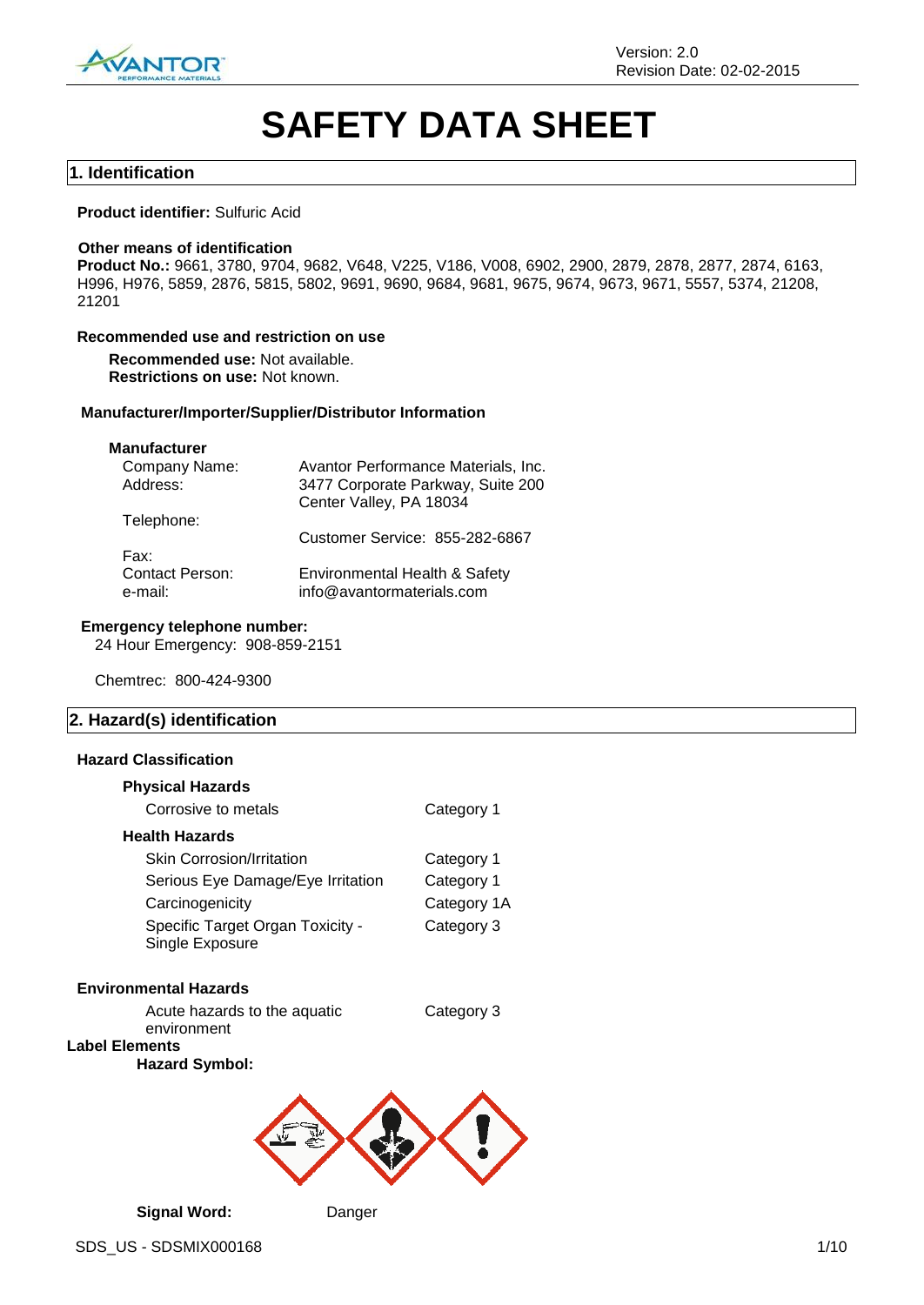| <b>VANTOR</b> |
|---------------|
|               |

| <b>Hazard Statement:</b>                                    | May be corrosive to metals.<br>Causes severe skin burns and eye damage.<br>May cause respiratory irritation.<br>May cause cancer if inhaled.<br>Harmful to aquatic life.                                                                                                                                                                                                                                                                                                                                                                                                                                                  |
|-------------------------------------------------------------|---------------------------------------------------------------------------------------------------------------------------------------------------------------------------------------------------------------------------------------------------------------------------------------------------------------------------------------------------------------------------------------------------------------------------------------------------------------------------------------------------------------------------------------------------------------------------------------------------------------------------|
| <b>Precautionary</b><br><b>Statement</b>                    |                                                                                                                                                                                                                                                                                                                                                                                                                                                                                                                                                                                                                           |
| <b>Prevention:</b>                                          | Obtain special instructions before use. Do not handle until all safety<br>precautions have been read and understood. Keep only in original<br>container. Wash thoroughly after handling. Do not breathe<br>dust/fume/gas/mist/vapors/spray. Use only outdoors or in a well-ventilated<br>area. Wear protective gloves/protective clothing/eye protection/face<br>protection.                                                                                                                                                                                                                                              |
| <b>Response:</b>                                            | IF exposed or concerned: Get medical advice/attention. Absorb spillage to<br>prevent material damage. Immediately call a POISON CENTER or<br>doctor/physician. IF SWALLOWED: Rinse mouth. Do NOT induce vomiting.<br>IF ON SKIN (or hair): Remove/take off immediately all contaminated<br>clothing. Rinse skin with water/shower. Wash contaminated clothing before<br>reuse. IF IN EYES: Rinse cautiously with water for several minutes. Remove<br>contact lenses, if present and easy to do. Continue rinsing. IF INHALED:<br>Remove victim to fresh air and keep at rest in a position comfortable for<br>breathing. |
| Storage:                                                    | Store locked up. Store in corrosive resistant container with a resistant inner<br>liner. Store in a well-ventilated place. Keep container tightly closed.                                                                                                                                                                                                                                                                                                                                                                                                                                                                 |
| Disposal:                                                   | Dispose of contents/container to an appropriate treatment and disposal<br>facility in accordance with applicable laws and regulations, and product<br>characteristics at time of disposal.                                                                                                                                                                                                                                                                                                                                                                                                                                |
| Other hazards which do not<br>result in GHS classification: | None.                                                                                                                                                                                                                                                                                                                                                                                                                                                                                                                                                                                                                     |

### **3. Composition/information on ingredients**

#### **Substances**

| <b>Chemical Identity</b>                                                                                           | Common name<br>and synonyms | <b>CAS</b><br>number | Content in percent $(\%)^*$ |
|--------------------------------------------------------------------------------------------------------------------|-----------------------------|----------------------|-----------------------------|
| <b>SULFURIC ACID</b>                                                                                               |                             | 7664-93-9            | 90 - 100%                   |
| * All concentrations are percent by weight unless ingredient is a gas. Cas concentrations are in percent by volume |                             |                      |                             |

All concentrations are percent by weight unless ingredient is a gas. Gas concentrations are in percent by volume.

### **4. First-aid measures**

| <b>General information:</b> | Get medical advice/attention if you feel unwell. Show this safety data sheet<br>to the doctor in attendance.                                                                    |
|-----------------------------|---------------------------------------------------------------------------------------------------------------------------------------------------------------------------------|
| Ingestion:                  | Call a physician or poison control center immediately. Do NOT induce<br>vomiting. If vomiting occurs, keep head low so that stomach content doesn't<br>get into the lungs.      |
| Inhalation:                 | Move to fresh air. Call a physician or poison control center immediately.<br>Apply artificial respiration if victim is not breathing If breathing is difficult,<br>give oxygen. |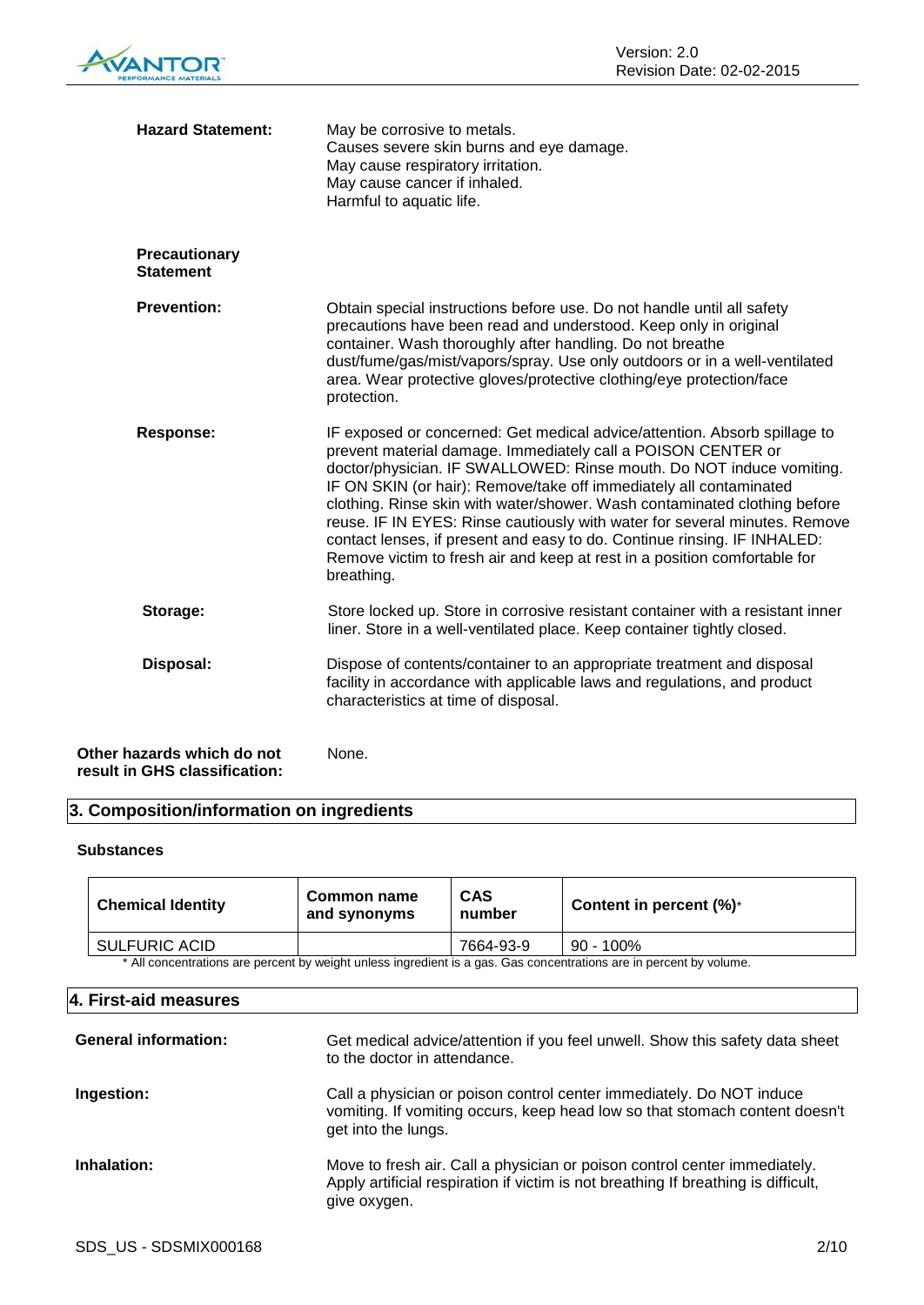

| <b>Skin Contact:</b>                                                       | Immediately flush with plenty of water for at least 15 minutes while<br>removing contaminated clothing and shoes. Call a physician or poison<br>control center immediately. Wash contaminated clothing before reuse.<br>Destroy or thoroughly clean contaminated shoes.                                     |
|----------------------------------------------------------------------------|-------------------------------------------------------------------------------------------------------------------------------------------------------------------------------------------------------------------------------------------------------------------------------------------------------------|
| Eye contact:                                                               | Immediately flush with plenty of water for at least 15 minutes. If easy to do,<br>remove contact lenses. Call a physician or poison control center<br>immediately. In case of irritation from airborne exposure, move to fresh air.<br>Get medical attention immediately.                                   |
| Most important symptoms/effects, acute and delayed                         |                                                                                                                                                                                                                                                                                                             |
| <b>Symptoms:</b>                                                           | Corrosive to skin and eyes.                                                                                                                                                                                                                                                                                 |
|                                                                            | Indication of immediate medical attention and special treatment needed                                                                                                                                                                                                                                      |
| <b>Treatment:</b>                                                          | Treat symptomatically. Symptoms may be delayed.                                                                                                                                                                                                                                                             |
| 5. Fire-fighting measures                                                  |                                                                                                                                                                                                                                                                                                             |
| <b>General Fire Hazards:</b>                                               | In case of fire and/or explosion do not breathe fumes.                                                                                                                                                                                                                                                      |
| Suitable (and unsuitable) extinguishing media                              |                                                                                                                                                                                                                                                                                                             |
| <b>Suitable extinguishing</b><br>media:                                    | Foam, carbon dioxide or dry powder.                                                                                                                                                                                                                                                                         |
| <b>Unsuitable extinguishing</b><br>media:                                  | Do not use water as an extinguisher.                                                                                                                                                                                                                                                                        |
| Specific hazards arising from<br>the chemical:                             | Fire may produce irritating, corrosive and/or toxic gases.                                                                                                                                                                                                                                                  |
| Special protective equipment and precautions for firefighters              |                                                                                                                                                                                                                                                                                                             |
| <b>Special fire fighting</b><br>procedures:                                | Move containers from fire area if you can do so without risk. Fight fire from<br>a protected location. Use water SPRAY only to cool containers! Do not put<br>water on leaked material. Cool containers exposed to flames with water<br>until well after the fire is out.                                   |
| Special protective equipment<br>for fire-fighters:                         | Firefighters must use standard protective equipment including flame<br>retardant coat, helmet with face shield, gloves, rubber boots, and in<br>enclosed spaces, SCBA.                                                                                                                                      |
| 6. Accidental release measures                                             |                                                                                                                                                                                                                                                                                                             |
| Personal precautions,<br>protective equipment and<br>emergency procedures: | Keep unauthorized personnel away. Keep upwind. Use personal protective<br>equipment. See Section 8 of the SDS for Personal Protective Equipment.<br>Ventilate closed spaces before entering them. Do not touch damaged<br>containers or spilled material unless wearing appropriate protective<br>clothing. |
| <b>Methods and material for</b><br>containment and cleaning<br>up:         | Neutralize spill area and washings with soda ash or lime. Absorb spill with<br>vermiculite or other inert material, then place in a container for chemical<br>waste. Clean surface thoroughly to remove residual contamination. Dike far<br>ahead of larger spill for later recovery and disposal.          |
| <b>Notification Procedures:</b>                                            | Dike for later disposal. Prevent entry into waterways, sewer, basements or<br>confined areas. Stop the flow of material, if this is without risk. Inform<br>authorities if large amounts are involved.                                                                                                      |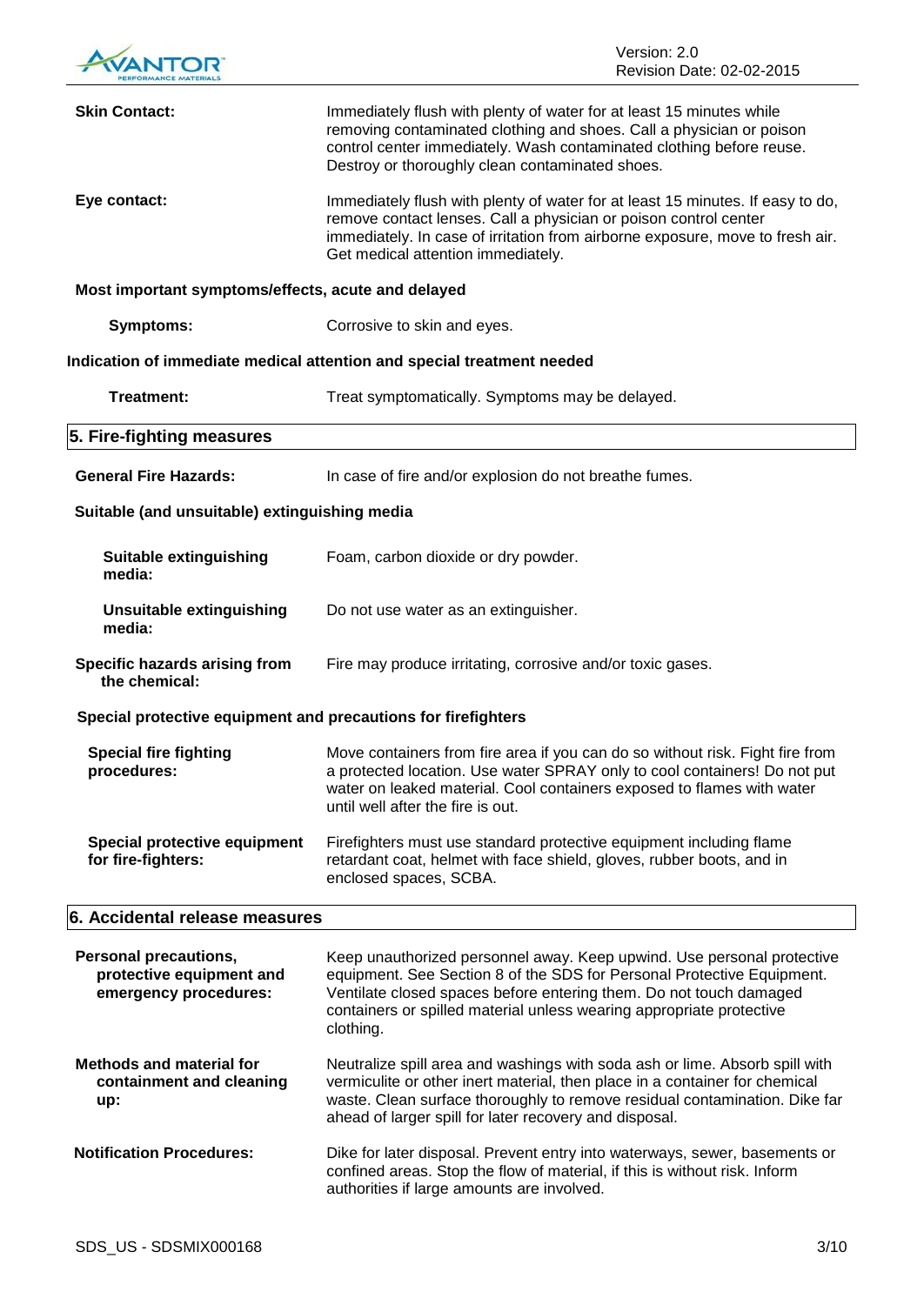

| <b>Environmental Precautions:</b>                                   | Do not contaminate water sources or sewer. Prevent further leakage or<br>spillage if safe to do so. Avoid discharge into drains, water courses or onto<br>the ground.                                                                                                                                                                                                                                                                                                                                                |
|---------------------------------------------------------------------|----------------------------------------------------------------------------------------------------------------------------------------------------------------------------------------------------------------------------------------------------------------------------------------------------------------------------------------------------------------------------------------------------------------------------------------------------------------------------------------------------------------------|
| 7. Handling and storage                                             |                                                                                                                                                                                                                                                                                                                                                                                                                                                                                                                      |
| <b>Precautions for safe handling:</b>                               | Do not get in eyes, on skin, on clothing. Do not taste or swallow. Wash<br>hands thoroughly after handling. Do not eat, drink or smoke when using the<br>product. Use caution when adding this material to water. Add material<br>slowly when mixing with water. Do not add water to the material; instead,<br>add the material to the water. Do not handle until all safety precautions<br>have been read and understood. Obtain special instructions before use.<br>Use personal protective equipment as required. |
| Conditions for safe storage,<br>including any<br>incompatibilities: | Do not store in metal containers. Keep in a cool, well-ventilated place. Keep<br>container tightly closed. Store in a dry place.                                                                                                                                                                                                                                                                                                                                                                                     |

### **8. Exposure controls/personal protection**

#### **Control Parameters**

#### **Occupational Exposure Limits**

| <b>Chemical Identity</b>                     | Type       | <b>Exposure Limit Values</b> | <b>Source</b>                                                                  |
|----------------------------------------------|------------|------------------------------|--------------------------------------------------------------------------------|
| <b>SULFURIC ACID - Thoracic</b><br>fraction. | <b>TWA</b> | $0.2 \text{ mg/m}$ 3         | US. ACGIH Threshold Limit Values (2011)                                        |
| <b>SULFURIC ACID</b>                         | <b>REL</b> | 1 mg/m3                      | US. NIOSH: Pocket Guide to Chemical<br>Hazards (2010)                          |
|                                              | PEL        | 1 mg/m3                      | US. OSHA Table Z-1 Limits for Air<br>Contaminants (29 CFR 1910.1000) (02 2006) |
|                                              | <b>TWA</b> | 1 mg/m $3$                   | US. OSHA Table Z-1-A (29 CFR 1910.1000)<br>(1989)                              |

#### **Appropriate Engineering Controls**

No data available.

#### **Individual protection measures, such as personal protective equipment**

| <b>General information:</b>                       | Good general ventilation (typically 10 air changes per hour) should be used.<br>Ventilation rates should be matched to conditions. If applicable, use<br>process enclosures, local exhaust ventilation, or other engineering controls<br>to maintain airborne levels below recommended exposure limits. If<br>exposure limits have not been established, maintain airborne levels to an<br>acceptable level. An eye wash and safety shower must be available in the<br>immediate work area. |
|---------------------------------------------------|---------------------------------------------------------------------------------------------------------------------------------------------------------------------------------------------------------------------------------------------------------------------------------------------------------------------------------------------------------------------------------------------------------------------------------------------------------------------------------------------|
| <b>Eye/face protection:</b>                       | Wear safety glasses with side shields (or goggles) and a face shield.                                                                                                                                                                                                                                                                                                                                                                                                                       |
| <b>Skin Protection</b><br><b>Hand Protection:</b> | Chemical resistant gloves                                                                                                                                                                                                                                                                                                                                                                                                                                                                   |
| Other:                                            | Wear suitable protective clothing.                                                                                                                                                                                                                                                                                                                                                                                                                                                          |
| <b>Respiratory Protection:</b>                    | In case of inadequate ventilation use suitable respirator. Chemical<br>respirator with acid gas cartridge.                                                                                                                                                                                                                                                                                                                                                                                  |
| <b>Hygiene measures:</b>                          | Provide eyewash station and safety shower. Always observe good personal<br>hygiene measures, such as washing after handling the material and before<br>eating, drinking, and/or smoking. Routinely wash work clothing to remove<br>contaminants. Discard contaminated footwear that cannot be cleaned.                                                                                                                                                                                      |

### **9. Physical and chemical properties**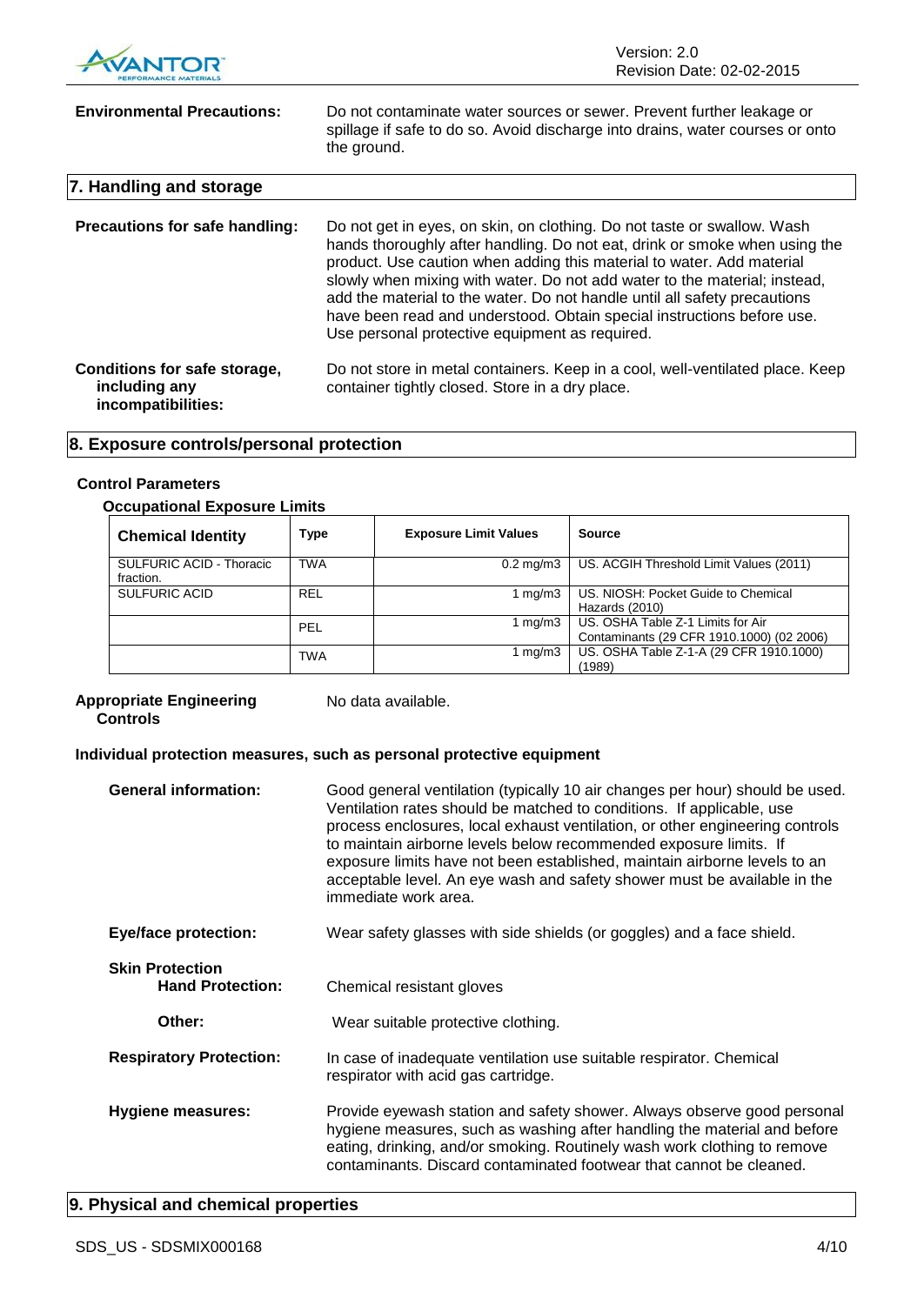

| Appearance                                            |                            |  |
|-------------------------------------------------------|----------------------------|--|
| <b>Physical state:</b>                                | Liquid                     |  |
| Form:                                                 | Liquid                     |  |
| Color:                                                | Colorless                  |  |
| Odor:                                                 | Odorless                   |  |
| <b>Odor threshold:</b>                                | No data available.         |  |
| pH:                                                   | 0.3 (1 N aqueous solution) |  |
| <b>Melting point/freezing point:</b>                  | 3 °C                       |  |
| Initial boiling point and boiling range:              | 337 °C                     |  |
| <b>Flash Point:</b>                                   | Not applicable             |  |
| <b>Evaporation rate:</b>                              | No data available.         |  |
| Flammability (solid, gas):                            | No data available.         |  |
| Upper/lower limit on flammability or explosive limits |                            |  |
| Flammability limit - upper (%):                       | No data available.         |  |
| Flammability limit - lower (%):                       | No data available.         |  |
| Explosive limit - upper (%):                          | No data available.         |  |
| Explosive limit - lower (%):                          | No data available.         |  |
| Vapor pressure:                                       | No data available.         |  |
| Vapor density:                                        | No data available.         |  |
| <b>Relative density:</b>                              | 1.84 (20 $°C$ )            |  |
| Solubility(ies)                                       |                            |  |
| <b>Solubility in water:</b>                           | Miscible with water.       |  |
| Solubility (other):                                   | No data available.         |  |
| Partition coefficient (n-octanol/water):              | No data available.         |  |
| Auto-ignition temperature:                            | No data available.         |  |
| <b>Decomposition temperature:</b>                     | No data available.         |  |
| <b>Viscosity:</b>                                     | No data available.         |  |

## **10. Stability and reactivity**

| <b>Reactivity:</b>                                   | Reacts violently with strong alkaline substances.                                                                    |
|------------------------------------------------------|----------------------------------------------------------------------------------------------------------------------|
| <b>Chemical Stability:</b>                           | Material is stable under normal conditions.                                                                          |
| <b>Possibility of Hazardous</b><br><b>Reactions:</b> | Hazardous polymerization does not occur. Material reacts with water.                                                 |
| <b>Conditions to Avoid:</b>                          | Moisture. Heat. Contact with incompatible materials.                                                                 |
| <b>Incompatible Materials:</b>                       | Water. Cyanides. Strong oxidizing agents. Strong reducing agents. Metals.<br>Halogens. Organic compounds. Potassium. |
| <b>Hazardous Decomposition</b><br><b>Products:</b>   | Oxides of sulfur.                                                                                                    |

### **11. Toxicological information**

| Information on likely routes of exposure |                                                                                      |      |  |
|------------------------------------------|--------------------------------------------------------------------------------------|------|--|
| Ingestion:                               | May cause burns of the gastrointestinal tract if swallowed.                          |      |  |
| Inhalation:                              | May cause damage to mucous membranes in nose, throat, lungs and<br>bronchial system. |      |  |
| <b>Skin Contact:</b>                     | Causes severe skin burns.                                                            |      |  |
| Eye contact:<br>SDS US - SDSMIX000168    | Causes serious eye damage.                                                           | 5/10 |  |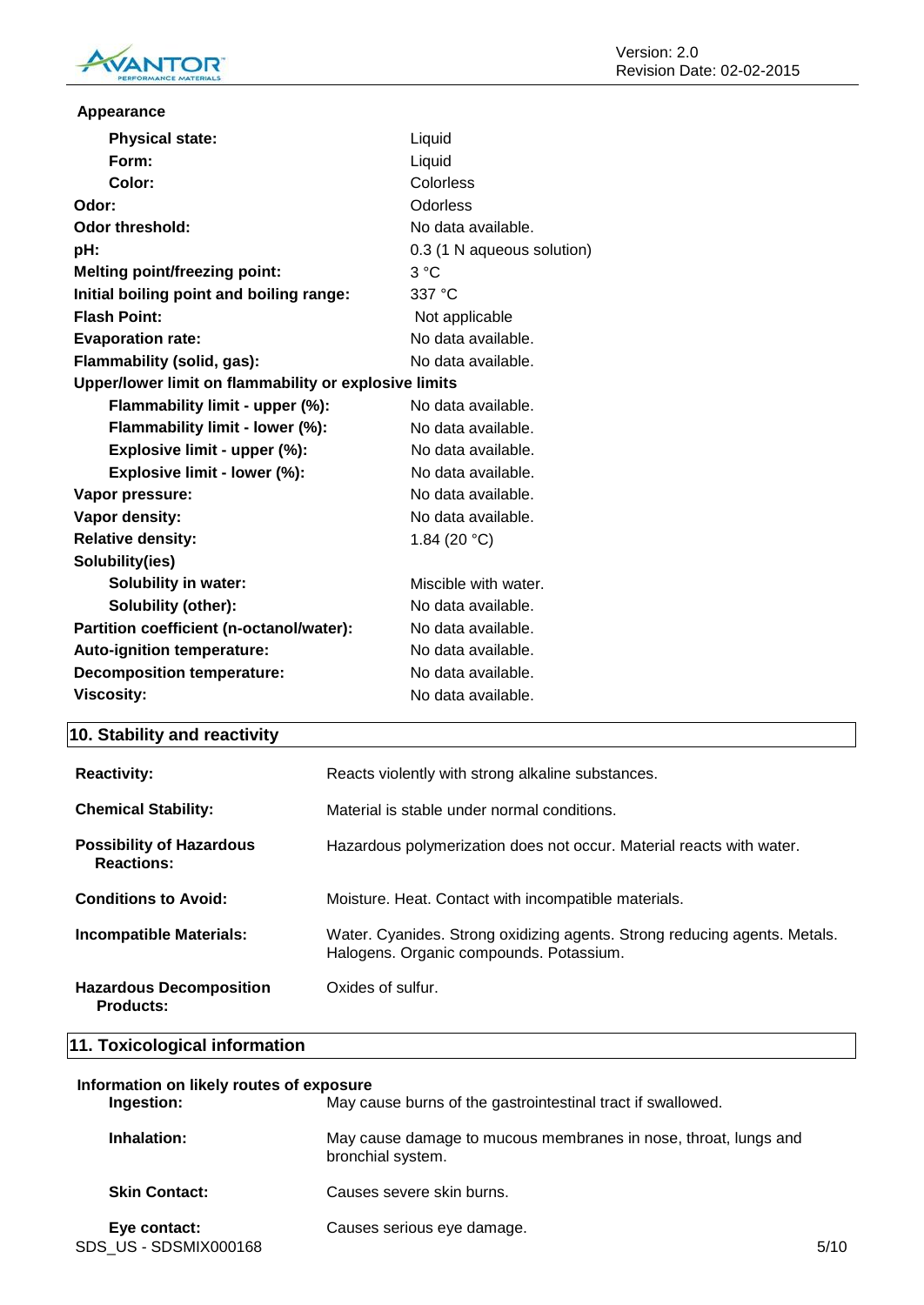

### **Information on toxicological effects**

| Acute toxicity (list all possible routes of exposure) |  |  |  |
|-------------------------------------------------------|--|--|--|
|-------------------------------------------------------|--|--|--|

| Oral<br><b>Product:</b>                                                      | No data available.                                                                            |      |
|------------------------------------------------------------------------------|-----------------------------------------------------------------------------------------------|------|
| <b>Dermal</b><br><b>Product:</b>                                             | No data available.                                                                            |      |
| <b>Inhalation</b><br><b>Product:</b>                                         | No data available.                                                                            |      |
| Specified substance(s):<br><b>SULFURIC ACID</b>                              | LC 50 (Guinea pig, 8 h): 0.03 mg/l<br>LC 50 (Rat, 4 h): 0.375 mg/l                            |      |
| <b>Repeated Dose Toxicity</b><br><b>Product:</b>                             | No data available.                                                                            |      |
| <b>Skin Corrosion/Irritation</b><br><b>Product:</b>                          | Causes severe skin burns.                                                                     |      |
| <b>Serious Eye Damage/Eye Irritation</b><br><b>Product:</b>                  | Causes serious eye damage.                                                                    |      |
| <b>Respiratory or Skin Sensitization</b><br><b>Product:</b>                  | Not a skin sensitizer.                                                                        |      |
| Carcinogenicity<br><b>Product:</b>                                           | May cause cancer.                                                                             |      |
|                                                                              | IARC Monographs on the Evaluation of Carcinogenic Risks to Humans:                            |      |
| <b>SULFURIC ACID</b>                                                         | Overall evaluation: 1. Carcinogenic to humans.                                                |      |
| <b>SULFURIC ACID</b>                                                         | US. National Toxicology Program (NTP) Report on Carcinogens:<br>Known To Be Human Carcinogen. |      |
| No carcinogenic components identified                                        | US. OSHA Specifically Regulated Substances (29 CFR 1910.1001-1050):                           |      |
| <b>Germ Cell Mutagenicity</b>                                                |                                                                                               |      |
| In vitro<br><b>Product:</b>                                                  | No mutagenic components identified                                                            |      |
| In vivo<br><b>Product:</b>                                                   | No mutagenic components identified                                                            |      |
| <b>Reproductive Toxicity</b><br><b>Product:</b>                              | No components toxic to reproduction                                                           |      |
| <b>Specific Target Organ Toxicity - Single Exposure</b><br><b>Product:</b>   | Respiratory tract irritation.                                                                 |      |
| <b>Specific Target Organ Toxicity - Repeated Exposure</b><br><b>Product:</b> | None known.                                                                                   |      |
| <b>Aspiration Hazard</b><br><b>Product:</b><br>SDS_US - SDSMIX000168         | Not classified                                                                                | 6/10 |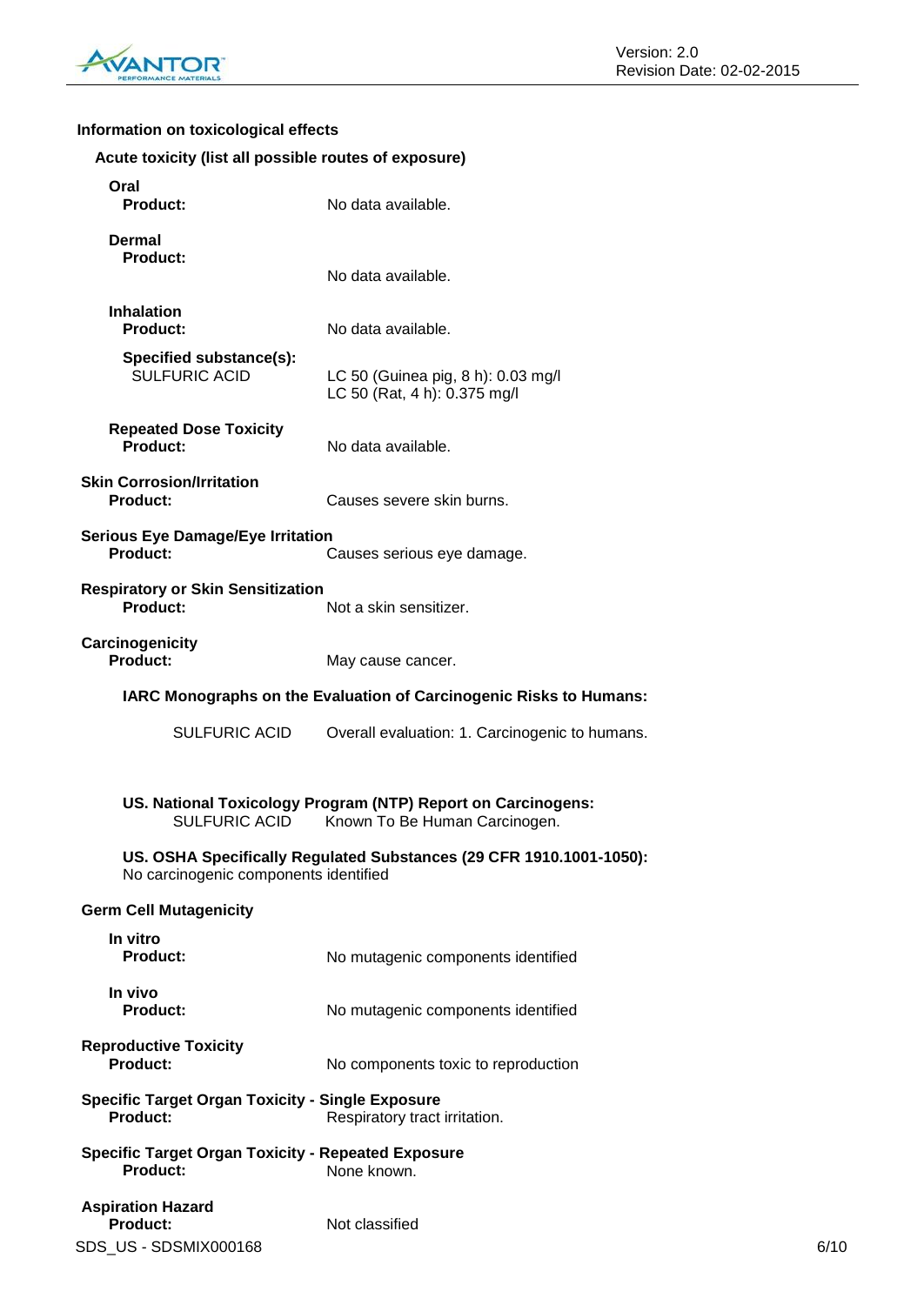

**Other Effects:** No data available.

| 12. Ecological information                                                                  |                                                                                                                                                                                                                                        |
|---------------------------------------------------------------------------------------------|----------------------------------------------------------------------------------------------------------------------------------------------------------------------------------------------------------------------------------------|
| <b>Ecotoxicity:</b>                                                                         |                                                                                                                                                                                                                                        |
| Acute hazards to the aquatic environment:                                                   |                                                                                                                                                                                                                                        |
| <b>Fish</b><br><b>Product:</b>                                                              | No data available.                                                                                                                                                                                                                     |
| Specified substance(s):<br><b>SULFURIC ACID</b>                                             | LC 50 (Starry, european flounder (Platichthys flesus), 48 h): 100 - 330 mg/l<br>Mortality<br>LC 50 (Western mosquitofish (Gambusia affinis), 96 h): 42 mg/l Mortality<br>LC 50 (Goldfish (Carassius auratus), 96 h): 17 mg/l Mortality |
| <b>Aquatic Invertebrates</b><br>Product:                                                    | No data available.                                                                                                                                                                                                                     |
| Specified substance(s):<br><b>SULFURIC ACID</b>                                             | LC 50 (Common shrimp, sand shrimp (Crangon crangon), 48 h): 70 - 80<br>mg/l Mortality<br>LC 50 (Aesop shrimp (Pandalus montagui), 48 h): 42.5 mg/l Mortality                                                                           |
| Chronic hazards to the aquatic environment:                                                 |                                                                                                                                                                                                                                        |
| <b>Fish</b><br><b>Product:</b>                                                              | No data available.                                                                                                                                                                                                                     |
| <b>Aquatic Invertebrates</b><br><b>Product:</b>                                             | No data available.                                                                                                                                                                                                                     |
| <b>Toxicity to Aquatic Plants</b><br><b>Product:</b>                                        | No data available.                                                                                                                                                                                                                     |
| <b>Persistence and Degradability</b>                                                        |                                                                                                                                                                                                                                        |
| <b>Biodegradation</b><br><b>Product:</b>                                                    | There are no data on the degradability of this product.                                                                                                                                                                                |
| <b>BOD/COD Ratio</b><br><b>Product:</b>                                                     | No data available.                                                                                                                                                                                                                     |
| <b>Bioaccumulative Potential</b><br><b>Bioconcentration Factor (BCF)</b><br><b>Product:</b> | No data available on bioaccumulation.                                                                                                                                                                                                  |
| Partition Coefficient n-octanol / water (log Kow)<br><b>Product:</b>                        | No data available.                                                                                                                                                                                                                     |
| <b>Mobility in Soil:</b>                                                                    | The product is water soluble and may spread in water systems.                                                                                                                                                                          |
| <b>Other Adverse Effects:</b>                                                               | The product contains a substance which is harmful to aquatic organisms.<br>The product may affect the acidity (pH-factor) in water with risk of harmful<br>effects to aquatic organisms.                                               |
| 13. Disposal considerations                                                                 |                                                                                                                                                                                                                                        |
| <b>Disposal instructions:</b>                                                               | Discharge, treatment, or disposal may be subject to national, state, or local<br>laws.                                                                                                                                                 |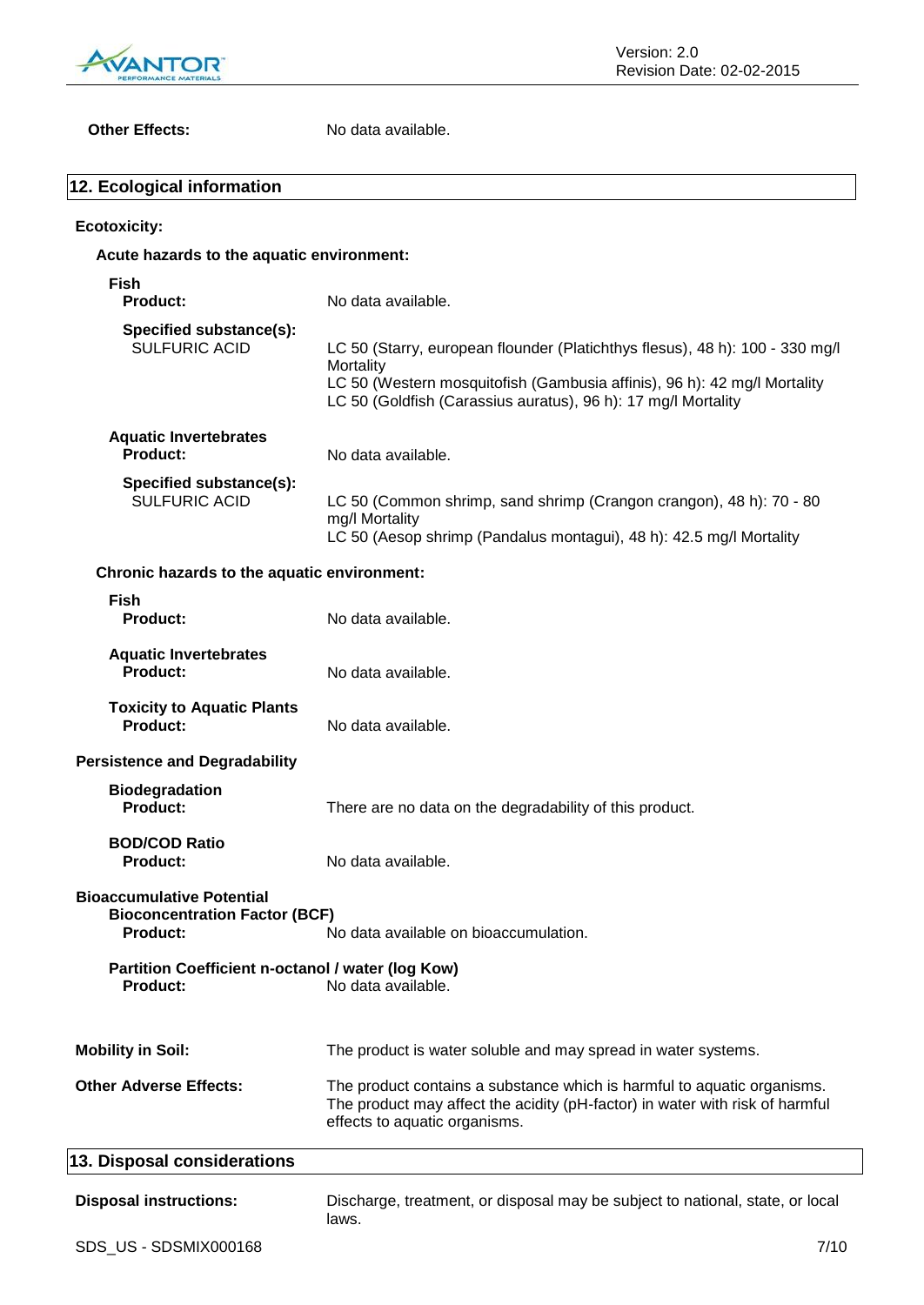

**Contaminated Packaging:** Since emptied containers retain product residue, follow label warnings even after container is emptied.

#### **14. Transport information**

| DOT                               |                                          |
|-----------------------------------|------------------------------------------|
| <b>UN Number:</b>                 | <b>UN 1830</b>                           |
| <b>UN Proper Shipping Name:</b>   | Sulfuric acid                            |
| <b>Transport Hazard Class(es)</b> |                                          |
| Class(es):                        | 8                                        |
| Label(s):                         | 8                                        |
| Packing Group:                    | $\mathbf{I}$                             |
| <b>Marine Pollutant:</b>          | No                                       |
| <b>IMDG</b>                       |                                          |
| UN Number:                        | <b>UN 1830</b>                           |
| <b>UN Proper Shipping Name:</b>   | SULPHURIC ACID (WITH MORE THAN 51% ACID) |
| <b>Transport Hazard Class(es)</b> |                                          |
| Class(es):                        | 8                                        |
| $Label(s)$ :                      | 8                                        |
| EmS No.:                          | $F-A, S-B$                               |
| Packing Group:                    | $\mathbf{I}$                             |
| <b>Marine Pollutant:</b>          | No                                       |
| <b>IATA</b>                       |                                          |
| <b>UN Number:</b>                 | <b>UN 1830</b>                           |
| Proper Shipping Name:             | Sulphuric acid                           |
| Transport Hazard Class(es):       |                                          |
| Class(es):                        | 8                                        |
| $Label(s)$ :                      | 8                                        |
| Marine Pollutant:                 | No                                       |
| Packing Group:                    | Ш                                        |
|                                   |                                          |

### **15. Regulatory information**

#### **US Federal Regulations**

| TSCA Section 12(b) Export Notification (40 CFR 707, Subpt. D)      |
|--------------------------------------------------------------------|
| US. OSHA Specifically Regulated Substances (29 CFR 1910.1001-1050) |
| None present or none present in regulated quantities.              |

**CERCLA Hazardous Substance List (40 CFR 302.4):** Reportable quantity: 1000 lbs.

#### **Superfund Amendments and Reauthorization Act of 1986 (SARA)**

#### **Hazard categories**

| X Chronic (Delayed)<br>Acute (Immediate)       | Fire        | Reactive<br><b>Pressure Generating</b> |
|------------------------------------------------|-------------|----------------------------------------|
| <b>SARA 302 Extremely Hazardous Substance</b>  |             |                                        |
| <b>Chemical Identity</b>                       | <b>RQ</b>   | <b>Threshold Planning Quantity</b>     |
| <b>SULFURIC ACID</b>                           | 1000 lbs.   | 1000 lbs.                              |
| <b>SARA 304 Emergency Release Notification</b> |             |                                        |
| <b>Chemical Identity</b>                       | <b>RQ</b>   |                                        |
| <b>SULFURIC ACID</b>                           | $1000$ lbs. |                                        |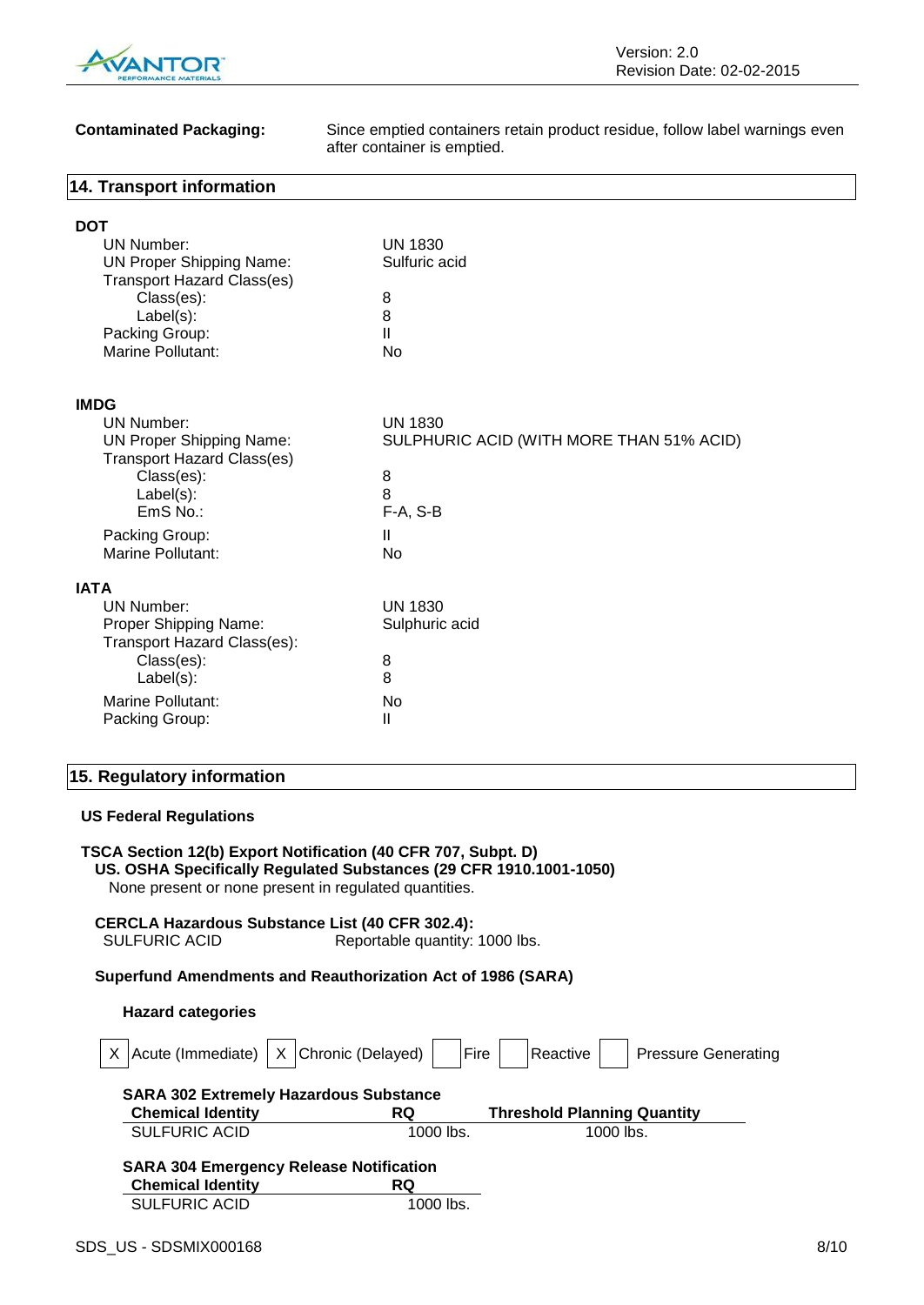

| SARA 311/312 Hazardous Chemical                                                         |                                    |                                                                                   |
|-----------------------------------------------------------------------------------------|------------------------------------|-----------------------------------------------------------------------------------|
| <b>Chemical Identity</b>                                                                | <b>Threshold Planning Quantity</b> |                                                                                   |
| <b>SULFURIC ACID</b>                                                                    |                                    | 500lbs                                                                            |
|                                                                                         |                                    |                                                                                   |
| <b>SARA 313 (TRI Reporting)</b>                                                         |                                    |                                                                                   |
|                                                                                         | <b>Reporting</b>                   | <b>Reporting threshold for</b>                                                    |
|                                                                                         | threshold for                      | manufacturing and                                                                 |
| <b>Chemical Identity</b>                                                                | other users                        | processing                                                                        |
| <b>SULFURIC ACID</b>                                                                    | 10000 lbs                          | 25000 lbs.                                                                        |
| Clean Water Act Section 311 Hazardous Substances (40 CFR 117.3)<br><b>SULFURIC ACID</b> | Reportable quantity: 1000 lbs.     |                                                                                   |
| <b>SULFURIC ACID</b>                                                                    | Threshold quantity: 10000 lbs      | Clean Air Act (CAA) Section 112(r) Accidental Release Prevention (40 CFR 68.130): |
| <b>US State Regulations</b>                                                             |                                    |                                                                                   |
| <b>US. California Proposition 65</b><br><b>SULFURIC ACID</b>                            | Carcinogenic.                      |                                                                                   |
| US. New Jersey Worker and Community Right-to-Know Act<br><b>SULFURIC ACID</b>           | Listed                             |                                                                                   |
| US. Massachusetts RTK - Substance List                                                  |                                    |                                                                                   |
| <b>SULFURIC ACID</b>                                                                    | Listed                             |                                                                                   |
| US. Pennsylvania RTK - Hazardous Substances                                             |                                    |                                                                                   |
| <b>SULFURIC ACID</b>                                                                    | Listed                             |                                                                                   |
| <b>US. Rhode Island RTK</b>                                                             |                                    |                                                                                   |
| <b>SULFURIC ACID</b>                                                                    | Listed                             |                                                                                   |
|                                                                                         |                                    |                                                                                   |
| <b>Inventory Status:</b>                                                                |                                    |                                                                                   |
| Australia AICS:                                                                         |                                    | On or in compliance with the inventory                                            |
| Canada DSL Inventory List:                                                              |                                    | On or in compliance with the inventory                                            |
| <b>EU EINECS List:</b>                                                                  |                                    | On or in compliance with the inventory                                            |
| <b>EU ELINCS List:</b>                                                                  |                                    | Not in compliance with the inventory.                                             |
| Japan (ENCS) List:                                                                      |                                    | On or in compliance with the inventory                                            |
| EU No Longer Polymers List:                                                             |                                    | Not in compliance with the inventory.                                             |
| China Inv. Existing Chemical Substances:                                                |                                    | On or in compliance with the inventory                                            |
| Korea Existing Chemicals Inv. (KECI):                                                   |                                    | On or in compliance with the inventory                                            |
| Canada NDSL Inventory:                                                                  |                                    | Not in compliance with the inventory.                                             |
| Philippines PICCS:                                                                      |                                    | On or in compliance with the inventory                                            |
| US TSCA Inventory:                                                                      |                                    | On or in compliance with the inventory                                            |
| New Zealand Inventory of Chemicals:                                                     |                                    | On or in compliance with the inventory                                            |
| Switzerland Consolidated Inventory:                                                     |                                    | Not in compliance with the inventory.                                             |
| Japan ISHL Listing:                                                                     |                                    | Not in compliance with the inventory.                                             |
| Japan Pharmacopoeia Listing:                                                            |                                    | Not in compliance with the inventory.                                             |
|                                                                                         |                                    |                                                                                   |
|                                                                                         |                                    |                                                                                   |

### **16.Other information, including date of preparation or last revision**

#### **NFPA Hazard ID**